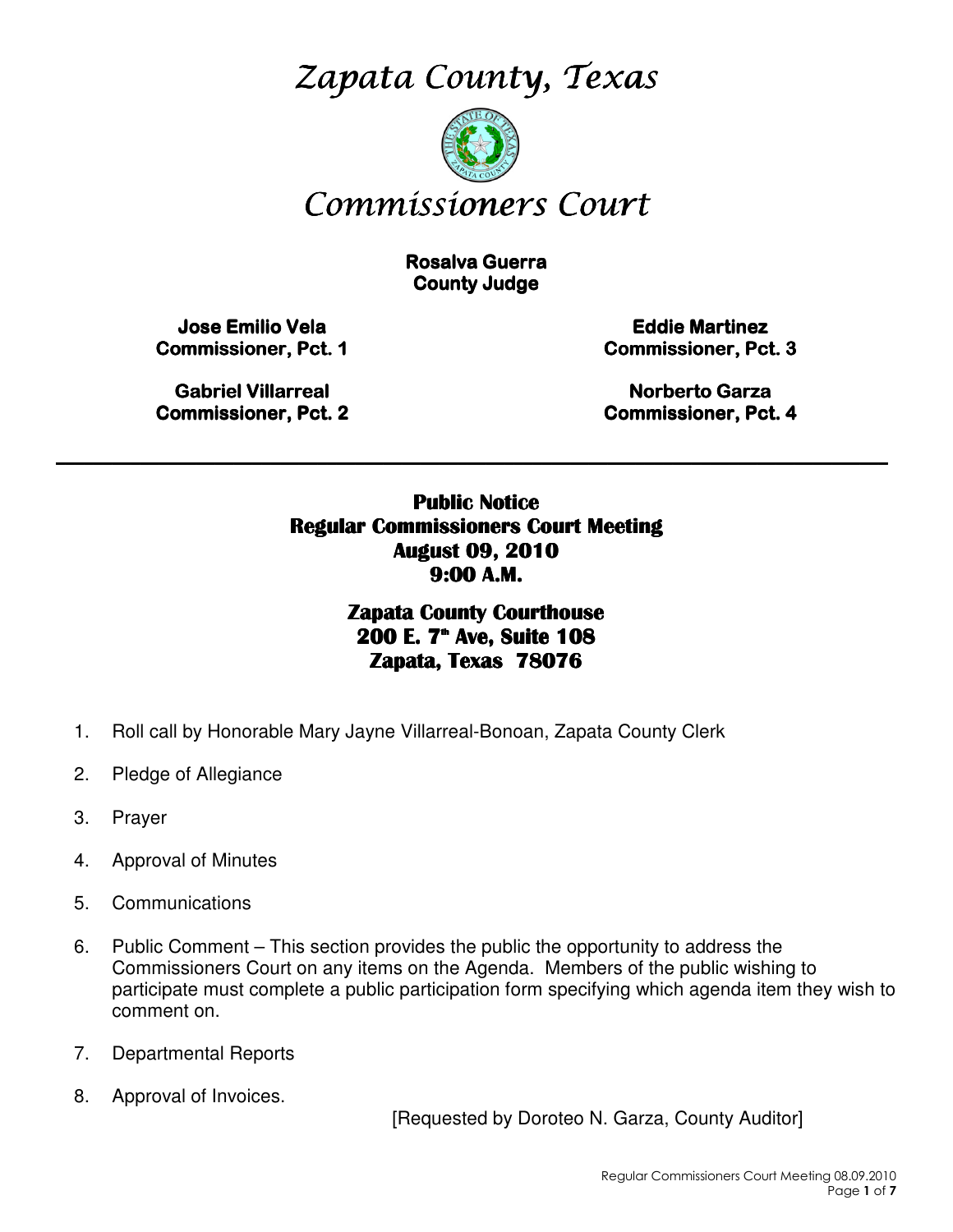## **REPORTS AND PRESENTATIONS**

- 9. Zapata County Medical Center's monthly report. [Requested by Dr. Edmundo Garcia]
- 10. Report of the Zapata County Waterworks and Sewer Departments regarding emergency flood preparations at raw water pumps and sewer lift stations. [Requested by Carlos Treviño, Jr., Waterworks Manager]
- 11. Monthly business report of the Zapata County Economic Development Center (ZEDC). [Requested by ZEDC President, Peggy Umphres Moffett]

# **DELIBERATE AND CONSIDER ACTION ON THE FOLLOWING ITEMS**

12. To approve the 2010-2011 Holiday Schedule.

[Requested by: Nellie Treviño, Personnel Director]

- 13. To approve the 2010-2011 Zapata County Commissioners Court Regular Meetings schedule. [Requested by: County Judge Rosalva Guerra]
- 14. To approve the use of the Zapata County Fair Grounds for the School Supply Car Show on August  $22^{nd}$  2010.

[Requested by: Jaime Peña, Nuestro Orgullo Car Club]

15. To facilitate parks for the Just Athletics Inc. Youth Football League as needed for practice fields.

[Requested by: Rosendo Canales III]

16. To request the remaining budget balance for the Convention & Visitors Bureau from the 2009- 2010 budget.

[Requested by: Karran Westerman, CVB President]

17. To award bid for Las Palmas Water Tank Improvements. Funding to be obtained from line item 10-409-750 Las Palmas Tank Improvements.

[Requested by: Carlos Treviño, Utilities Director]

- 18. To approve a proposal by Flores Auditing, PLLC to assist Zapata County in compliance with government audit standards when dealing with state and federal grants. [Requested by: Jose E. Vela, Commissioner Pct 1]
- 19. To approve an official five-member committee and apply policies of the Falcon Community cemetery. Nominated members are: Amanda V. Salinas, Ma. Adelina Guerra, Isidro Ramírez, Lourdes Ramirez, and Ninfa R. García.

[Requested by: Jose E. Vela, Commissioner Pct 1]

20. To approve a burial policy for Falcon Community Cemetery as recommended by the Falcon community residents.

[Requested by: Jose E. Vela, Commissioner Pct 1]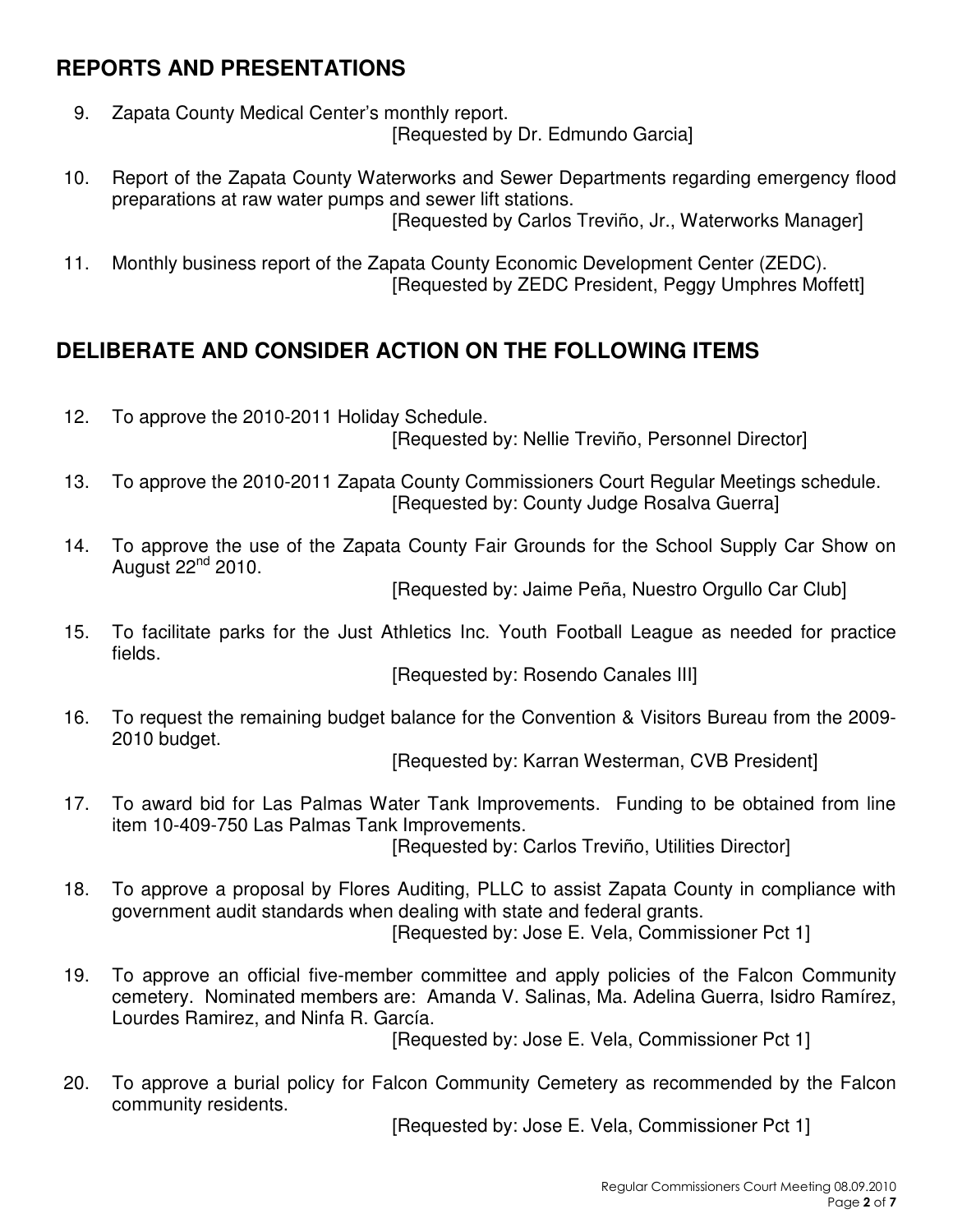- 21. To approve the Falcon Community Park User Agreement for special functions. [Requested by: Jose E. Vela, Commissioner Pct 1]
- 22. To appoint a member of the Zapata County Commissioners' Court to serve on the Community Justice Council.

[Requested by: County Judge Rosalva Guerra]

23. To appoint or reappoint a member to the Border Region MHMR Community Center Board of Trustees.

[Requested by: County Judge Rosalva Guerra]

24. To set fees charged for civil services by the Zapata County Sheriff's Office & Zapata County Constables.

[Requested by County Judge Rosalva Guerra]

- 25. To approve new fee schedule for the Oswaldo H. & Juanita G. Ramirez Exhibit Hall. [Requested by: Brian Martinez, Zapata County]
- 26. To approve the use of the Oswaldo H. & Juanita Ramirez Exhibit Hall on the dates of September 10<sup>th</sup> through September 12<sup>th</sup> or September 17<sup>th</sup> through September 19<sup>th</sup>, pending availability of the Zapata County Rodeo Arena. This will be used for the Zapata County Convention & Visitors Bureau annual Team Roping Events.

[Requested by: Karran Westerman, CVB President]

27. To request fund from Section 74.602 of the Texas Property Code from the Texas Comptroller of Public Accounts effective July 25, 2010 for programs under Section 381.04 of the Local Government Code.

[Requested by: County Judge Rosalva Guerra]

28. To approve the authorization to maintain the Texas County & District Retirement System plan provisions for plan year 2011.

[Requested by: County Judge Rosalva Guerra]

29. Discussion and clarification on "temporary" part-time employees' fringe benefits (as per Employee Policy Manual page 5).

[Requested by: Romeo Salinas, County Treasurer]

30. To hire Danny Arambula in slot #5 at \$7.74 per hour. [Requested by: Martin Saenz, Environmental]

# **RESOLUTIONS AND PROCLAMATIONS**

31. To approve a Resolution for Operation Border Star Security Program.

[Requested by: Captain Victor Sermino, Zapata County Sheriff's Dept]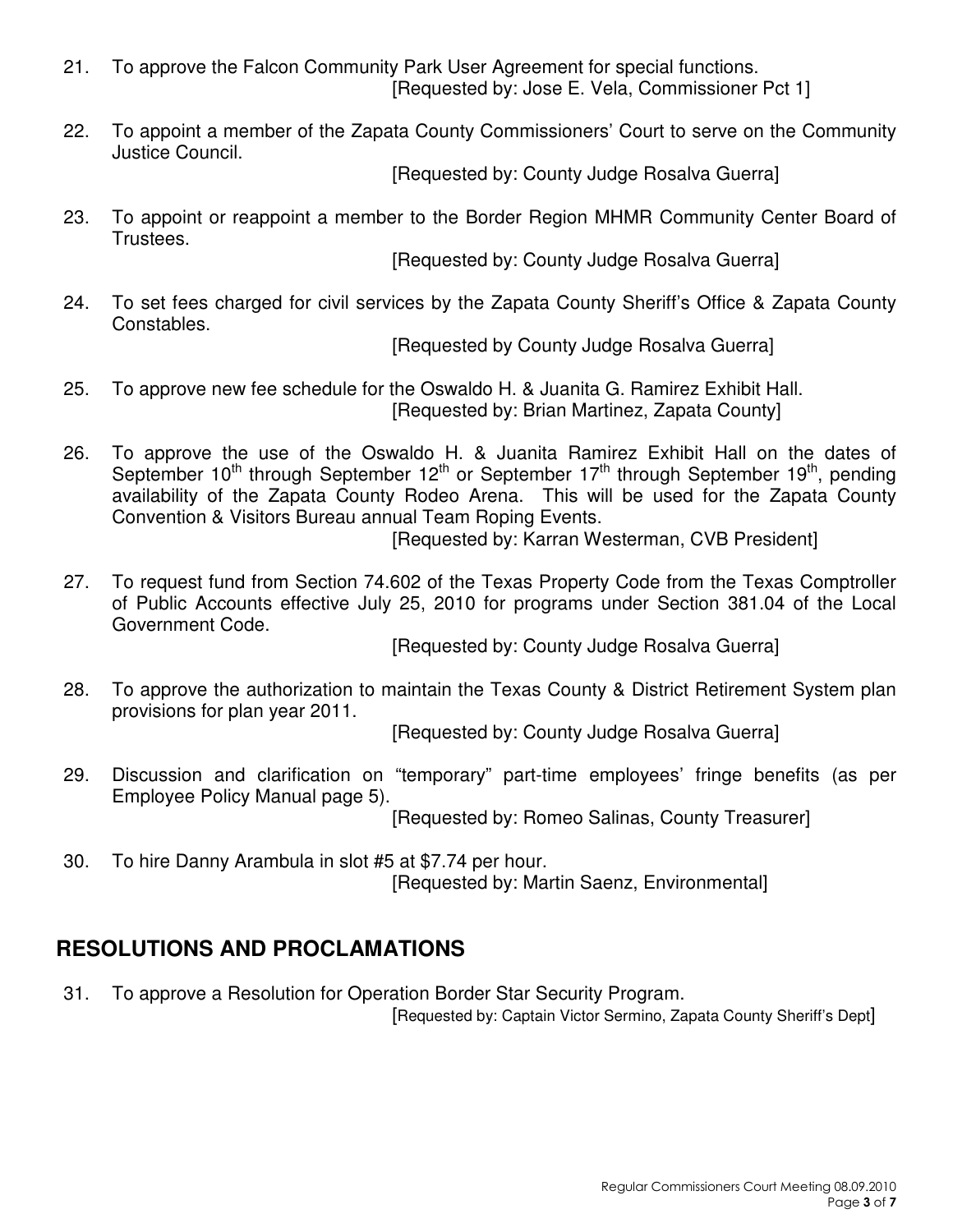## **CONSENT ITEMS**

#### 32. To approve speed humps at the following address: 790 Vista Hermosa Falcon & Carrizo

[Requested by: Commissioner Eddie Martinez, Pct. 3]

| 33. |  |  | To approve the following line item transfers as requested |
|-----|--|--|-----------------------------------------------------------|
|-----|--|--|-----------------------------------------------------------|

|             | <b>DEPARTMENT</b>  | LINE ITEM  | <b>FUND</b>                      | <b>AMOUNT</b> |
|-------------|--------------------|------------|----------------------------------|---------------|
| <b>FROM</b> | <b>Waste Water</b> | 08-602-341 | <b>Chlorine &amp; Chemical</b>   | \$23,000.00   |
| <b>TO</b>   | <b>Waste Water</b> | 08-602-336 | <b>Repairs &amp; Maintenance</b> | \$23,000.00   |
| <b>FROM</b> | <b>Waste Water</b> | 08-602-462 | <b>Equipment Rental</b>          | \$5,000.00    |
| <b>TO</b>   | <b>Waste Water</b> | 08-602-336 | Repairs & Maintenance            | \$5,000.00    |
| <b>FROM</b> | <b>Waste Water</b> | 08-602-311 | Postage                          | \$3,000.00    |
| <b>TO</b>   | <b>Waste Water</b> | 08-602-336 | <b>Repairs &amp; Maintenance</b> | \$3,000.00    |
| <b>FROM</b> | <b>Waste Water</b> | 08-602-481 | <b>State Fees</b>                | \$2,000.00    |
|             | <b>Waste Water</b> | 08-602-336 | Repairs & Maintenance            | \$2,000.00    |
| <b>FROM</b> | <b>Waste Water</b> | 08-602-489 | <b>Refunds</b>                   | \$500.00      |
| <b>TO</b>   | <b>Waste Water</b> | 08-602-205 | <b>Uniforms</b>                  | \$500.00      |

To meet budget requirements.

[Requested by: Carlos Treviño, Jr., Waterworks Manager]

34. To approve the following line item transfers as requested

|             | DEPARTMENT            | LINE ITEM  | <b>FUND</b>        | <b>AMOUNT</b> |
|-------------|-----------------------|------------|--------------------|---------------|
| <b>FROM</b> | County Judges Office  | 10-400-400 | Indigent Defense   | \$1,941.47    |
| TO          | County Judge's Office | 10-409-732 | <b>Border MHMR</b> | \$1,941.47    |

To meet budget requirements.

[Requested by: County Judge Rosalva Guerra]

#### 35. To approve the following line item transfers as requested

|             | <b>DEPARTMENT</b>  | LINE ITEM  | <b>FUND</b>                   | <b>AMOUNT</b> |
|-------------|--------------------|------------|-------------------------------|---------------|
| <b>FROM</b> | <b>County Shop</b> | 15-621-427 | <b>Workshops &amp; Travel</b> | \$3,468.20    |
| <b>TO</b>   | <b>County Shop</b> | 15-621-205 | <b>Uniforms</b>               | \$3,468.20    |
| From        | County Shop        | 15-621-335 | <b>Computer Expense</b>       | \$1,000.00    |
| To          | County Shop        | 15-621-205 | Uniforms                      | \$1,000.00    |

To meet budget requirements.

[Requested by: Jose Mendoza, Supervisor County Shop]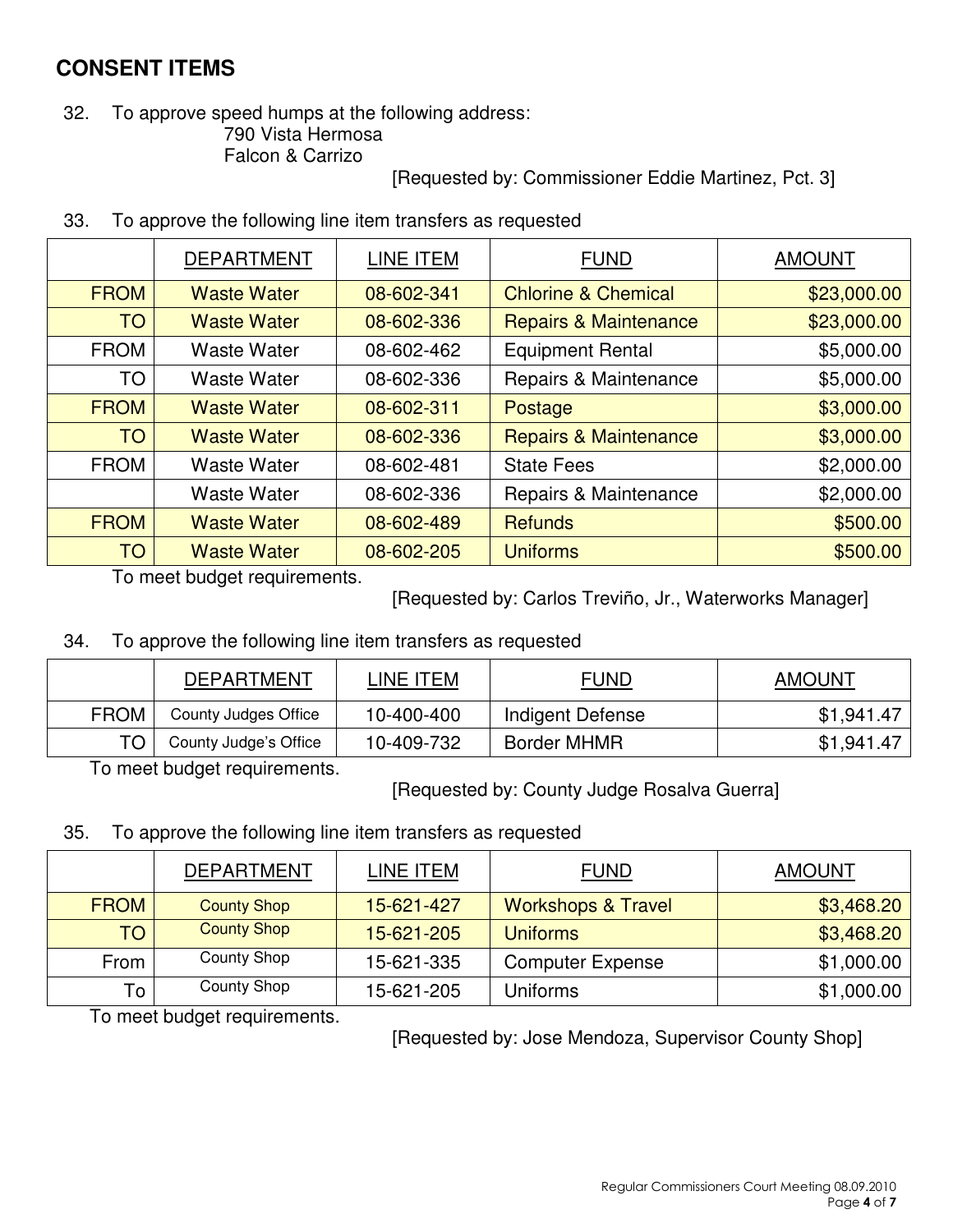#### 36. To approve the following line item transfers as requested

|             | <b>DEPARTMENT</b> | LINE ITEM  | <u>FUND</u> | <b>AMOUNT</b> |
|-------------|-------------------|------------|-------------|---------------|
| <b>FROM</b> | PCT <sub>2</sub>  | 10-002-428 | Travel      | \$2,800.00    |
| $T\cap$     | PCT <sub>2</sub>  | 10-002-392 | Parks       | \$2,800.00    |

To meet budget requirements.

[Requested by: Gabriel Villarreal, Commissioner Pct 2]

#### 37. To approve the following line item transfers as requested

|             | <b>DEPARTMENT</b>        | LINE ITEM  | <b>FUND</b>                        | <b>AMOUNT</b> |
|-------------|--------------------------|------------|------------------------------------|---------------|
| <b>FROM</b> | <b>Nutrition Program</b> | 38-647-330 | <b>Fuel &amp; Lubricants</b>       | \$500.00      |
| <b>TO</b>   | <b>Nutrition Program</b> | 38-647-454 | <b>Repair &amp; Maintenance</b>    | \$500.00      |
| <b>FROM</b> | <b>Nutrition Program</b> | 38-648-330 | <b>Fuel &amp; Lubricants</b>       | \$500.00      |
| TO          | <b>Nutrition Program</b> | 38-648-454 | Repair & Maintenance               | \$500.00      |
| <b>FROM</b> | <b>Nutrition Program</b> | 38-648-330 | <b>Fuel &amp; Lubricants</b>       | \$500.00      |
| <b>TO</b>   | <b>Nutrition Program</b> | 38-648-454 | <b>Repair &amp; Maintenance</b>    | \$500.00      |
| <b>FROM</b> | <b>Nutrition Program</b> | 38-647-336 | Raw Food                           | \$500.00      |
| <b>TO</b>   | <b>Nutrition Program</b> | 38-647-467 | Non-Food Consumable                | \$500.00      |
| <b>FROM</b> | <b>Nutrition Program</b> | 38-647-427 | <b>Travel</b>                      | \$400.00      |
| <b>TO</b>   | <b>Nutrition Program</b> | 38-647-456 | <b>Equipment &amp; Maintenance</b> | \$400.00      |
| <b>FROM</b> | <b>Nutrition Program</b> | 38-648-427 | Travel                             | \$250.00      |
| <b>TO</b>   | <b>Nutrition Program</b> | 38-648-467 | Non-Food Consumable                | \$250.00      |
| <b>FROM</b> | <b>Nutrition Program</b> | 37-645-330 | <b>Fuel &amp; Lubricants</b>       | \$400.00      |
| <b>TO</b>   | <b>Nutrition Program</b> | 37-645-336 | Repair & Maintenance               | \$400.00      |
| <b>FROM</b> | <b>Nutrition Program</b> | 37-645-427 | Travel                             | \$400.00      |
| TO          | <b>Nutrition Program</b> | 37-645-336 | Repair & Maintenance               | \$500.00      |

To meet budget requirements.

[Requested by: Carmen Reyes, Nutrition Program Director]

38. To approve the following line item transfers as requested

|             | <b>DEPARTMENT</b>      | LINE ITEM  | <b>FUND</b>                                                                                                                                                                                                                                                                                                                        | <b>AMOUNT</b> |
|-------------|------------------------|------------|------------------------------------------------------------------------------------------------------------------------------------------------------------------------------------------------------------------------------------------------------------------------------------------------------------------------------------|---------------|
| <b>FROM</b> | <b>County Attorney</b> | 10-475-311 | Postage                                                                                                                                                                                                                                                                                                                            | \$500.00      |
| TO          | <b>County Attorney</b> | 10-475-392 | Misc. Maintenance Exp                                                                                                                                                                                                                                                                                                              | \$500.00      |
| <b>FROM</b> | <b>County Attorney</b> | 10-475-462 | <b>Equipment Rental</b>                                                                                                                                                                                                                                                                                                            | \$3,000.00    |
| <b>TO</b>   | <b>County Attorney</b> | 10-475-392 | Misc. Maintenance Exp.                                                                                                                                                                                                                                                                                                             | \$3,000.00    |
| <b>FROM</b> | <b>County Attorney</b> | 10-475-454 | <b>Vehicle Expense</b>                                                                                                                                                                                                                                                                                                             | \$3,000.00    |
| TO          | <b>County Attorney</b> | 10-475-392 | Misc. Maintenance Exp.                                                                                                                                                                                                                                                                                                             | \$3,000.00    |
|             |                        |            | $\mathbf{r}$ $\mathbf{r}$ $\mathbf{r}$ $\mathbf{r}$ $\mathbf{r}$ $\mathbf{r}$ $\mathbf{r}$ $\mathbf{r}$ $\mathbf{r}$ $\mathbf{r}$ $\mathbf{r}$ $\mathbf{r}$ $\mathbf{r}$ $\mathbf{r}$ $\mathbf{r}$ $\mathbf{r}$ $\mathbf{r}$ $\mathbf{r}$ $\mathbf{r}$ $\mathbf{r}$ $\mathbf{r}$ $\mathbf{r}$ $\mathbf{r}$ $\mathbf{r}$ $\mathbf{$ |               |

[Requested by: Said A. Figueroa, County Attorney]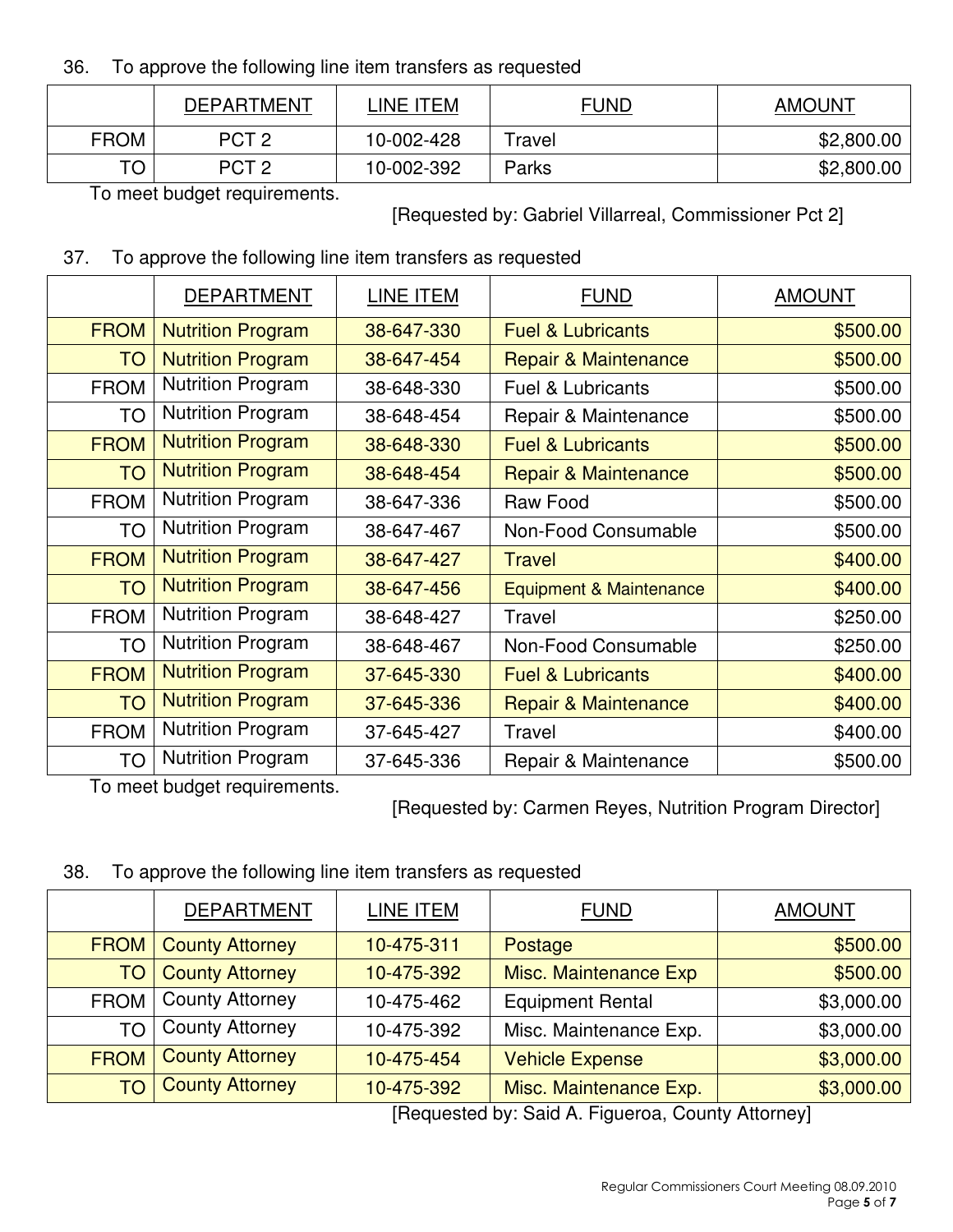39. To approve the following line item transfers as requested

|             | <b>DEPARTMENT</b> | INE ITEML  | <b>FUND</b> | <b>AMOUNT</b> |
|-------------|-------------------|------------|-------------|---------------|
| <b>FROM</b> | Environmental     | 10-595-330 | Fuel        | \$10,000.00   |
| TO I        | Environmental     | 10-595-456 | Maintenance | \$10,000.00   |

To meet budget requirements.

[Requested by: Gabriel Villarreal, Commissioner Pct 2]

#### **Note 1 Gov't Code Ann 551.071, Consultation with Attorney Note 2 Gov't Code Ann 551.072, Real Property Note 3 Gov't Code Ann 551.074, Personnel Matters Note 4 Gov't Code Ann 551.076, Security**

The Commissioners Court will consider the following items in Executive Session. The Commissioners Court may also consider any other matter posted on the agenda if there are issues that require consideration in Executive Session and the Commissioners Court announces that the item will be considered during Executive Session.

# **EXECUTIVE SESSION**

- 40. Discussion and possible action regarding Cause No. 7506; Zapata County, Texas vs. Joel Ruiz and Ana Maria Ruiz; in the 49<sup>th</sup> Judicial District Court, Zapata County, TX. [Requested by: Juan Cruz, Escamilla, Poneck & Cruz, L.L.P.]
- 41. Status of negotiations and purchase of Lot One Hundred Ninety-Four (194) and Lot One Hundred Ninety-Six (196), Block Thirty Eight (38), situated in the Town of San Ygnacio, Zapata County, Texas from the Jerry Lee Cords.

[Requested by: Juan Cruz, Escamilla, Poneck & Cruz, L.L.P.]

42. Status of telecommunication lease agreement between Zapata county and TCI Cablevision of South Texas.

[Requested by: Juan Cruz, Escamilla, Poneck & Cruz, L.L.P.]

- 43. Discussion and possible action regarding personnel matters. [Requested by: Nellie Treviño, Personnel Director]
- 44. To approve the resignation of Henry Martinez, Constable Precinct 2. [Requested by: County Judge Rosalva Guerra]
- 45. To deliberate and take action to appoint the County Judge, County Auditor, and Personnel Director, to be the sole responsible parties in charge of the telephone system, retirement system, insurance, and electric utility for the County of Zapata effective immediately. [Requested by: County Judge Rosalva Guerra]